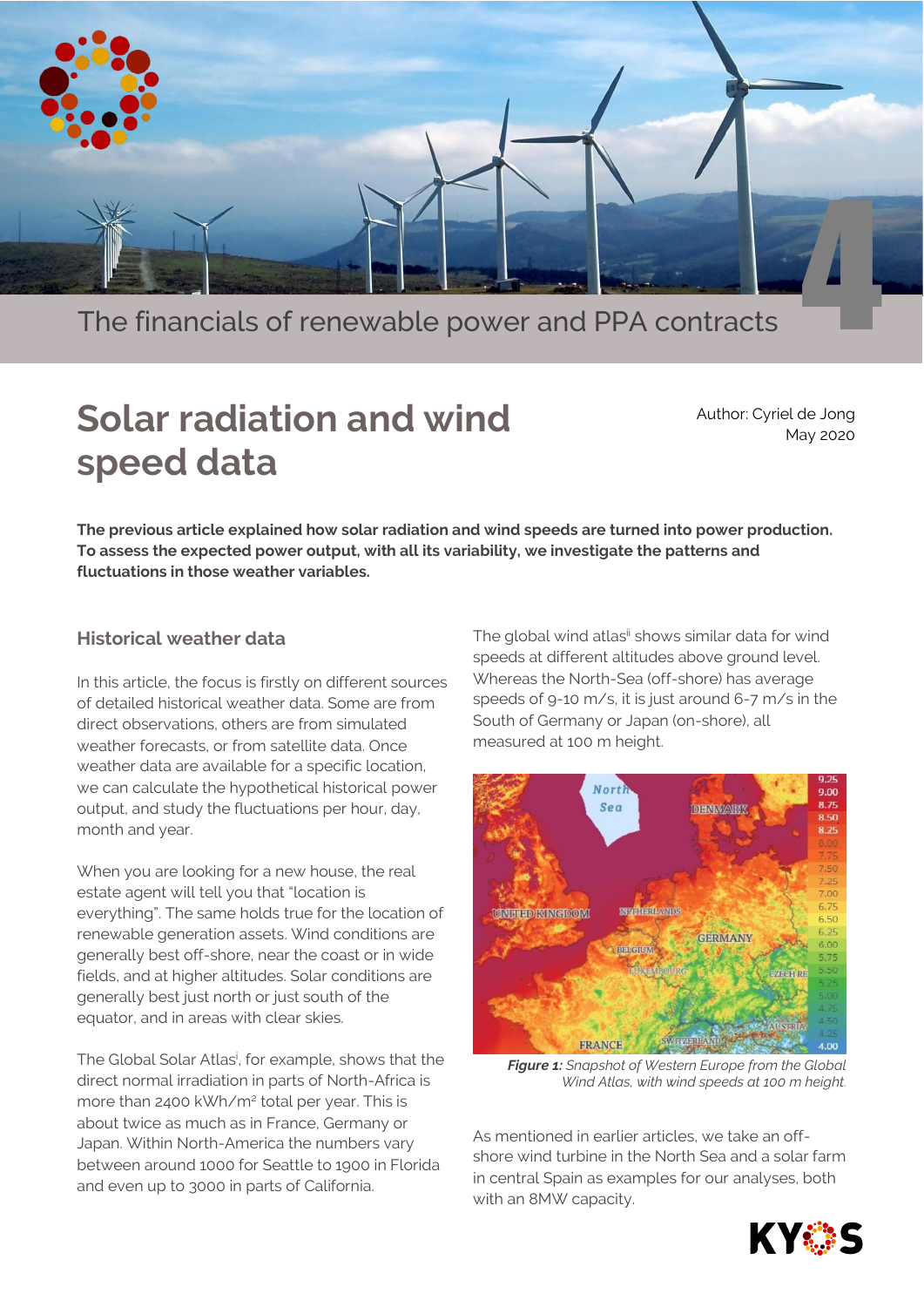

## **Use of reanalysis**

There are thousands of weather stations around the globe, but of course they do not exist at every single spot. Also, not all historical hourly data are easily accessible.

There are thousands of weather stations around the globe, but of course they do not exist at every In order to know the weather conditions at any given location, one solution is simulated weather data, also known as reanalysis data. For example, they are delivered as a commercial service by Meteoblue<sup>iii</sup>. They are derived from re-running weather forecast models for the past, but correcting them to the actually observed weather conditions at nearby weather stations.

Simulated wind data from the Dutch Offshore Wind Atlas (DOWA)<sup>iv</sup> are what we use for the turbine analysis. It has a very high resolution of grid points of 2.5 by 2.5 km, for different altitudes. At the time of writing, the period covered is from 2008 to 2017. The selected grid point is not too far away from the Dutch coast, northwest of the island Texel (latitude 53.20, longitude 4.44) and at 60 meters height.

## **Satellite data**

Another widely used solution, especially for solar, is satellite data. A great open source is the Photovoltaic Geographical Information System (PVGIS<sup>v</sup>), which is part of the Joint Research Center of the European Commission. For many locations in the world, it publishes hourly irradiation data estimated from satellite observations. In areas where the satellite data are not available (e.g. the Nordics), it is complemented with reanalysis data. At the time of writing the database covers the years 2005 to 2016. The satellite data from PVGIS are the source for our solar analysis. The selected location is near Cordoba, in the south of Spain (latitude 37.78, longitude -4.89).

#### **Solar radiation explained**

#### *Source: PVGIS documentation*

"The solar radiation that reaches the top of the atmosphere on a perpendicular plane to the rays, known as solar constant, has an average value of 1361-1362 W/m<sup>2</sup> which varies somewhat depending on the position of the Earth in its elliptical orbit.

As the solar radiation goes through the atmosphere it suffers different processes of absorption, dispersion or scattering that result in lower levels of solar radiation being received at the Earth's surface. These are due to the atmosphere components, such as ozone or CO2, and solid and liquid particles in suspension like aerosols or water vapor. However, the main source of attenuation is the cloud cover. Not only the broadband value is different, but also these processes of absorption and attenuation affect differently the wavelengths of solar radiation, so the spectral distribution of the solar radiation at ground level differs from the extra-terrestrial one.

The solar radiation received at ground level, known as global radiation is the sum of three components. The first one, named beam or direct radiation, is the fraction of the solar radiation that reaches the ground without being attenuated by the atmosphere and can be modelled as coming directly from the solar disc. The second part or diffuse is the solar radiation that reaches the ground after being reflected or scattered by the atmosphere and is considered to arrive from the whole sky dome. The third component, not always taken into account, is the reflected radiation from the ground surface or nearby obstacles. The beam component is only available when the solar disc is not blocked by clouds, while the diffuse component is always available, being the only radiation available whenever clouds block the solar disc."

"Irradiance is the solar power falling into a surface per unit area and unit time. It is therefore expressed in W/m<sup>2</sup> . While irradiation is the amount of solar energy received per unit area during a period of time, therefore energy, and it is expressed in Wh/m<sup>2</sup>."

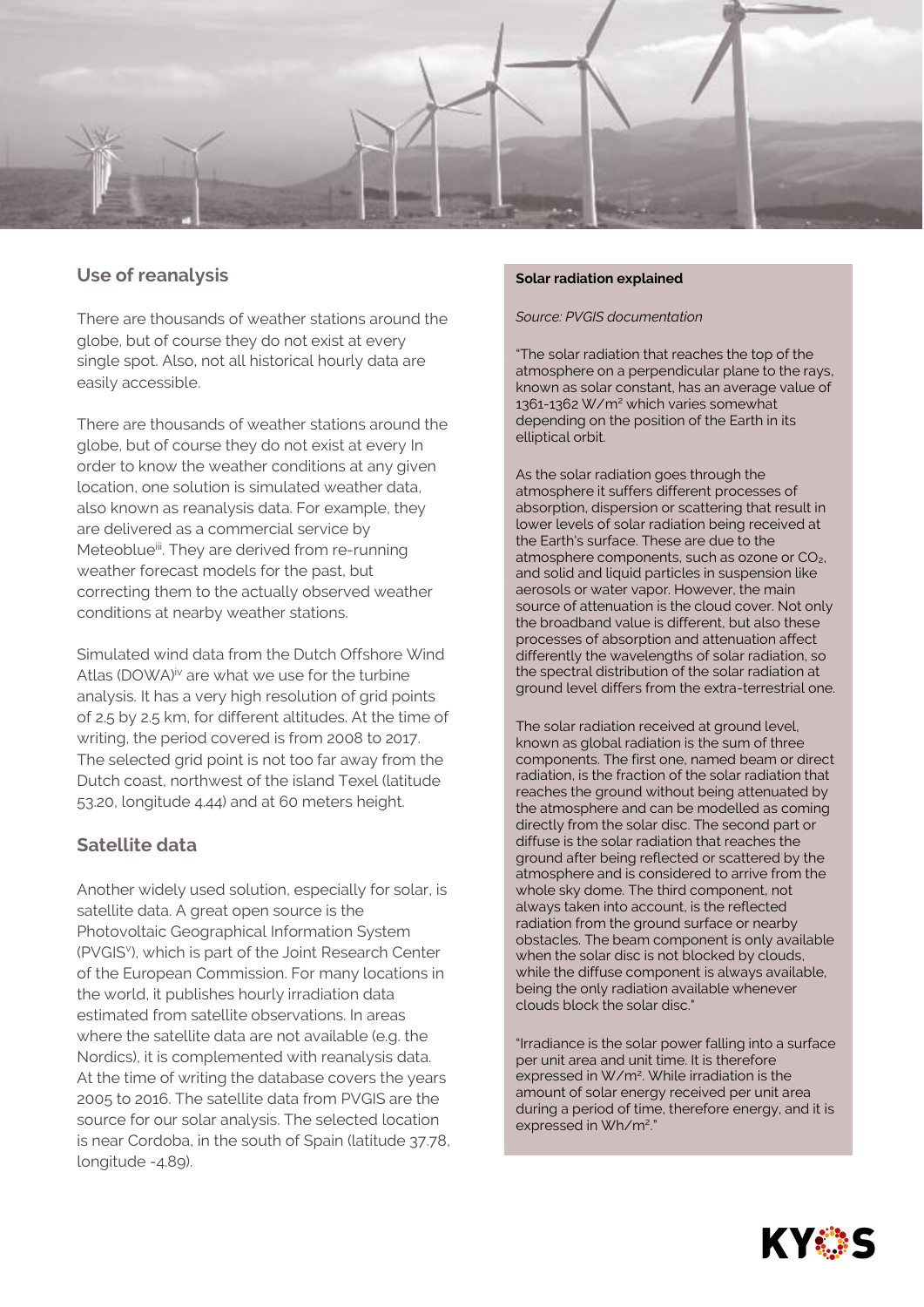## **What is impacting the output of a solar and wind park?**

#### **Solar**

For solar, we directly use the PVGIS estimated output of a typical solar park in Spain with 8 MW peak capacity in our analysis, instead of transforming the radiation data (as explained in the textbox) to an estimate of power output using a power curve,

The advantage is that the data already takes into account the transformation of the three different forms of irradiance into power, and also incorporate the effect of ambient temperature on efficiency. We assume that the solar panel is installed at a slope and azimuth (orientation) which maximizes the annual production

Note that the optimal total power production may not coincide with the maximum total revenues. A more vertical position increases production in the winter at the expense of the summer, but with higher winter power prices this may financially pay off. This is an important consideration for developers, especially when solar penetration levels increase further and cannibalisation is likely to be most prominent in the summer. Even better is it to have a rotating axis, ideally both vertically and horizontally. According to PVGIS, the average output is 1.5 MW without rotation, while it is 2.07 MW with a double-rotating system, a difference of 38%. Of course, a double-rotating system is more costly to develop and to maintain. Without good insight into what these costs actually are, in the remainder we therefore assume a non-rotating solar system.

#### **Wind**

The wind speed data are input in the Sigmoid function of the Vestas 8 MW turbine which we presented in the previous article. The average output from 2005 to 2016 is 3.97 MW, implying an almost 50% load factor. The average solar output is 1.5 MW, so a load factor of 18.8%. Due to maintenance and outages the actual load factors will be a few percentage points lower in practice for wind and maybe 1% for solar.

## **Production patterns of wind and solar power per year**

The following graphs provide a more detailed insight into the yearly, seasonal and intra-daily patterns of the wind and solar power production. Figure 2 shows the average production per year, with more variation for the wind output (5.9% standard deviation) than for solar (3.9%).







*Figure 3: Average output per month of the year, of a solar plant in Spain and wind turbine in the North Sea, both with 8 MW maximum capacity, measured between 2005 and 2016.*

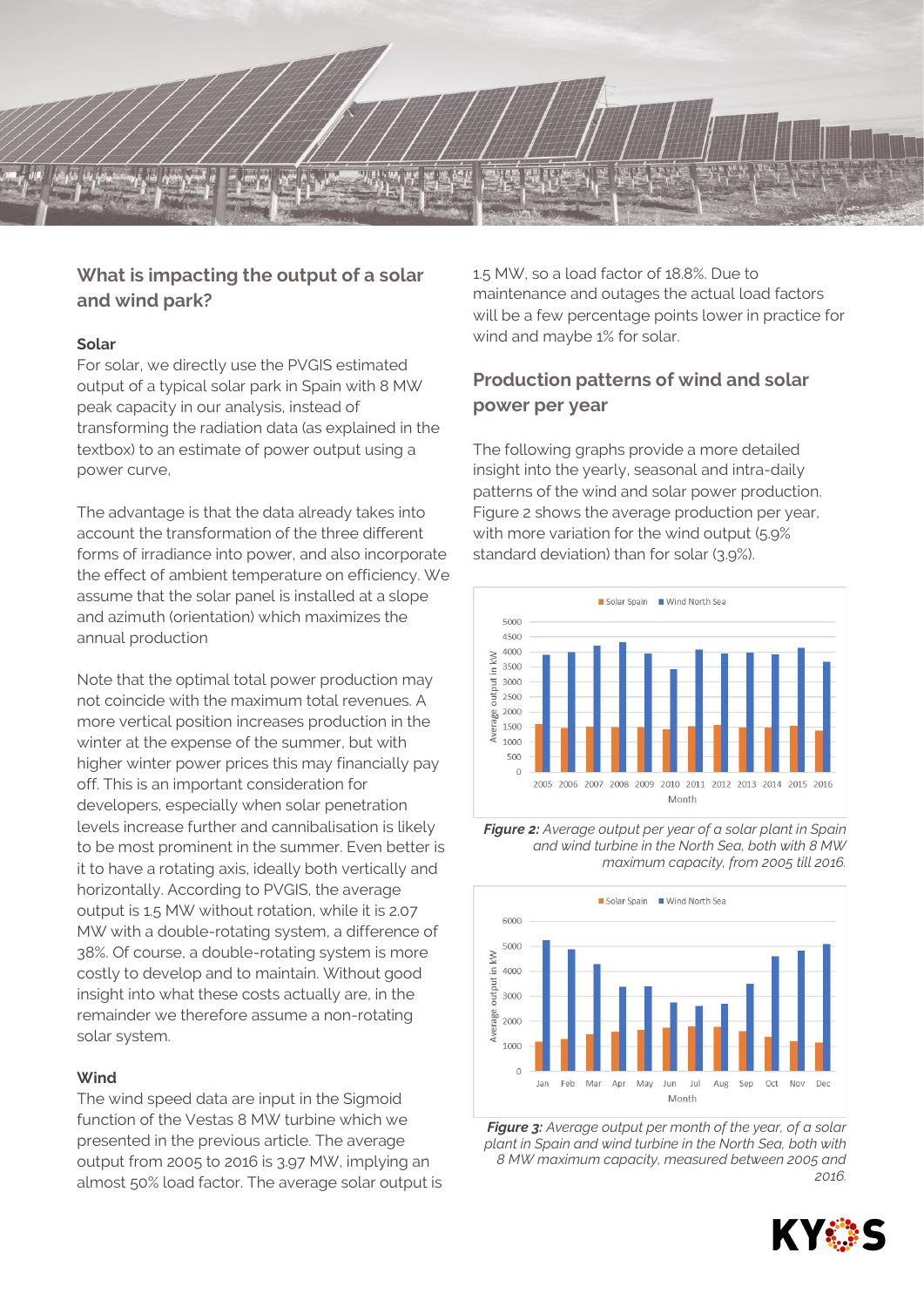

Figure 3 shows the seasonal variation for January to December, while figure 4 shows it for each month individually. The highest solar production is in July, while the highest wind production is in January.

### **Seasonal pattern: wind versus solar**

The seasonal pattern of the wind production is almost the mirror image of that of the solar production: a good mix of both types of renewable electricity production will therefore have a stabilizing effect on the electricity system.

However, the combined generation is very volatile nonetheless. Per month, the average combined output varies between a minimum of 3385 kW and a maximum of 8244 kW. Per day, the variation is obviously larger, between 186 and 10051 kW. The German language has a nice name for periods with virtually no solar nor wind production: "Dunkelflaute". It means so much as "dark lull".

Of course, combining the solar output in Spain with the wind output from the North-Sea is a bit artificial, but the conclusion is generally valid: there is an overall positive stabilizing effect of combining both generation types, but it certainly does not take out all the variation. Hence, other elements in the system must provide flexibility to avoid black-outs: demand response, dispatchable power plants, (pump) hydro facilities, batteries and other forms of energy storage.



*Figure 4: Average output per month of a solar plant in Spain and wind turbine in the North Sea, both with 8 MW maximum capacity, from January 2005 till December 2016.*

## **Production pattern: per day**

Finally, figure 5 contains the average pattern during the day. For wind power this is more or less flat. The solar production is not flat at all: zero during the night and peaking between 12:00 and 14:00.

Unfortunately, the solar production is very low or even zero at times when the system demand is highest, that is in the early morning (7:00-9:00) and early evening (17:00-19:00). At those times, people turn on the lights, do their cooking, watch television, turn on the heating, etc. For those hours, short-term energy storage such as batteries will be indispensable in the future.



*Figure 5: Average output per hour of a solar plant in Spain and wind turbine in the North Sea, both with 8 MW maximum capacity, measured between 2005 and 2016.*

## **Summary**

This article has provided a detailed insight into the sources of weather data, useful for assessing the output of solar and wind generating assets. Importantly, actual historical production data are not a prerequisite. Instead, an investor can rely upon the wealth of weather data that has been collected, simulated or derived from satellites across the globe.